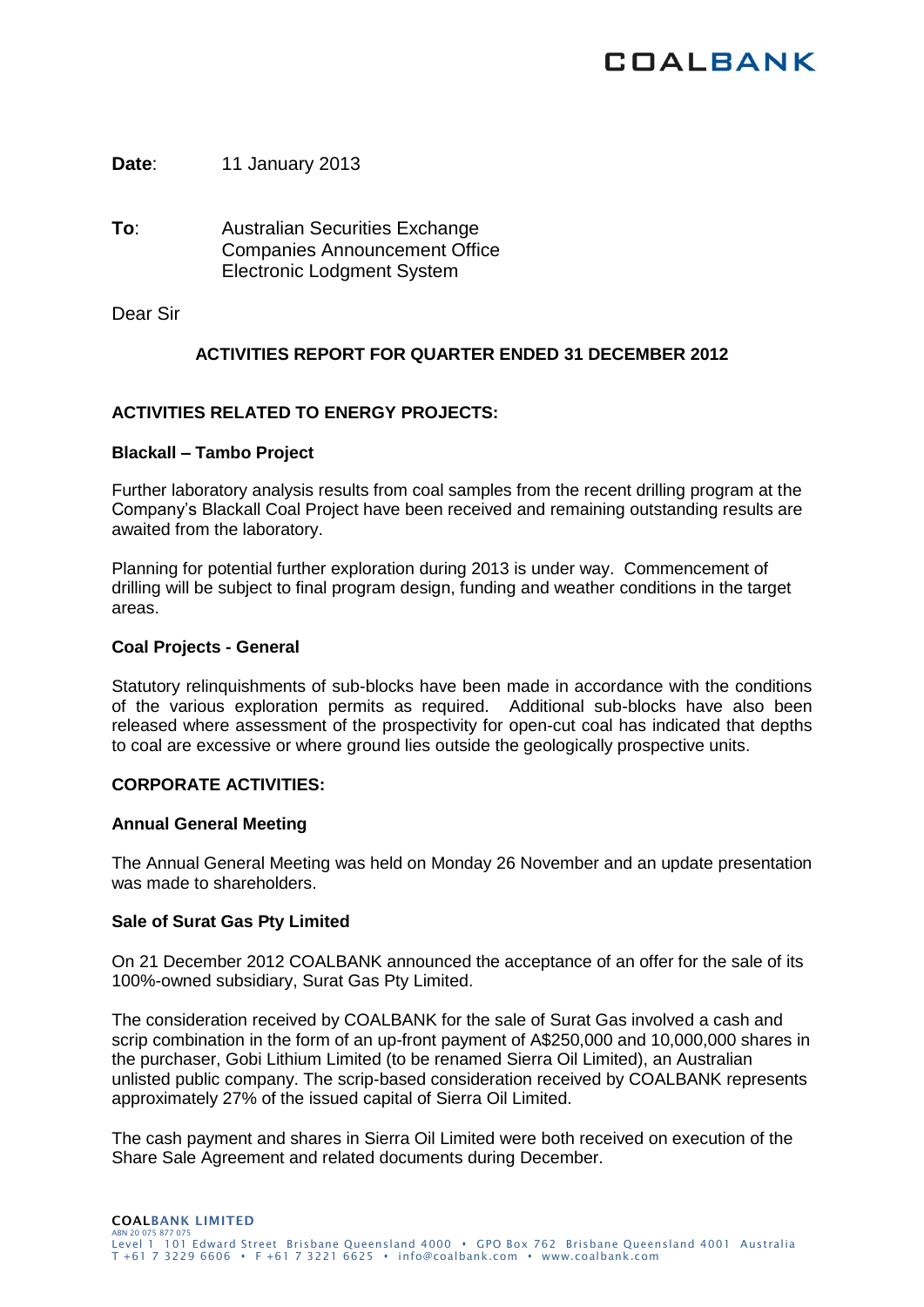The Directors of the purchaser intend to consider an IPO of Sierra Oil Limited in early 2013 and COALBANK's shareholding in Sierra Oil Limited would represent approximately \$1,000,000 in value at the targeted IPO valuation.

Under the terms of the Share Sale Agreement, it is proposed that shareholders of COALBANK would be offered a priority entitlement to subscribe for new shares in an IPO of Sierra Oil, subject to legal and taxation considerations.

The sale of Surat Gas is consistent with the Company's stated strategy of focusing on coal exploration projects and divesting its remaining petroleum and copper-gold exploration subsidiaries.

COALBANK's shareholding in Sierra Oil Limited will allow participation in the exploration upside potential of the Surat Gas ATP portfolio and Sierra's future petroleum projects.

## **Mount Morgan Project**

COALBANK received a conditional farm-in offer for its Mount Morgan Cu-Au project which did not proceed to a final agreement. The Company is in discussions with alternative parties who have also expressed interest in the Mount Morgan Project.

#### **Trade Mission to India**

The Company's CEO participated in the Queensland Government Trade Mission to India at the end of November-early December 2012. Presentations highlighting COALBANK's Blackall Coal Project were made at an investor forum in Mumbai and in a number of private meetings and discussions in India.

During the quarter, the Company also held meetings in Australia with parties interested in its coal projects.

Due diligence continues with several parties. However no formal proposals have been received to date.

Yours faithfully,

**Roger Clarke Chairman**